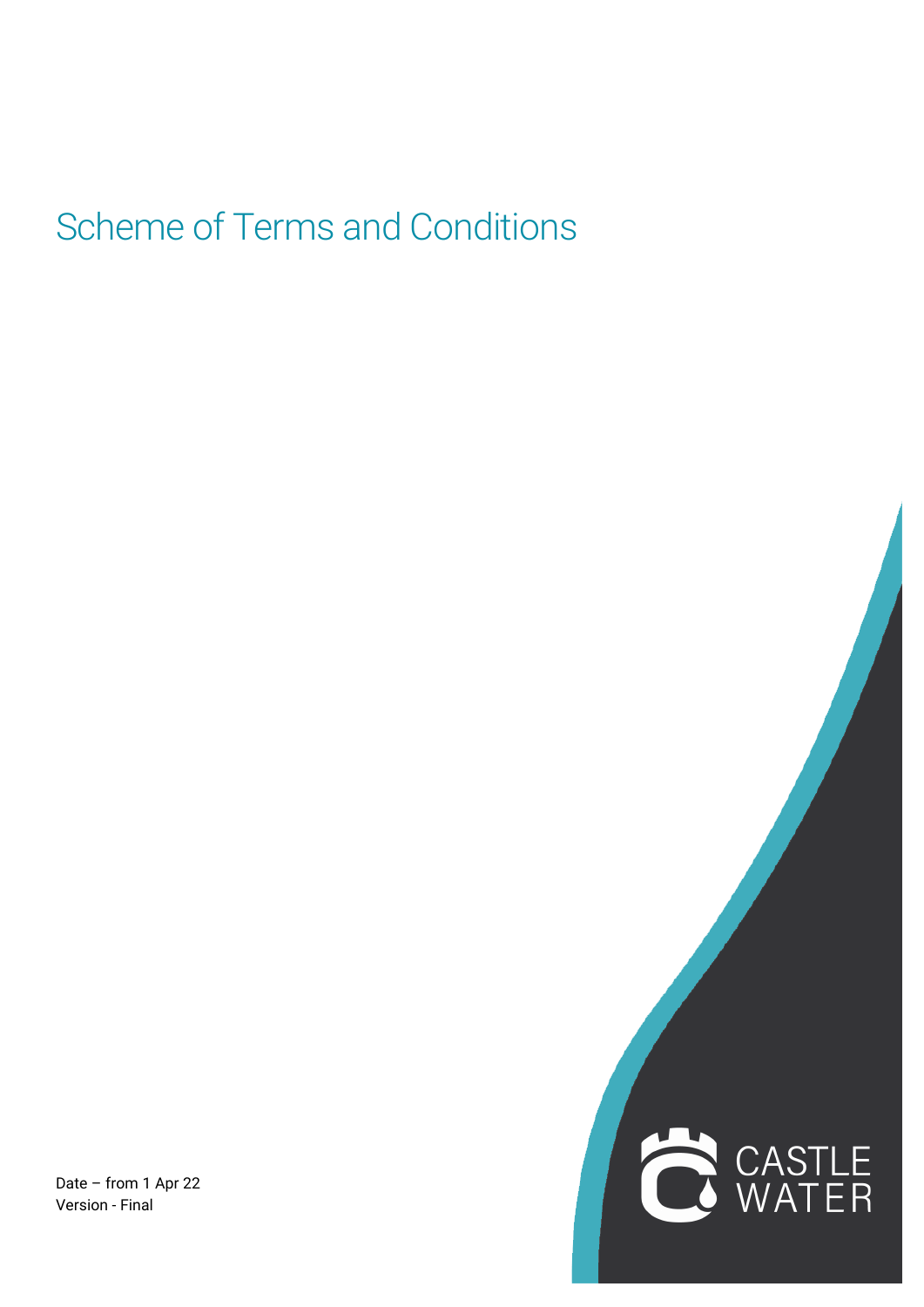# **Contents**

| 1               | Definitions and interpretation                                        | 1              |  |
|-----------------|-----------------------------------------------------------------------|----------------|--|
| $\mathbf{2}$    | Provision of The Services and Our Agreement                           | 4              |  |
| 3               | <b>Responsibility for Our Charges</b>                                 | 4              |  |
| 4               | Concerns or Questions about The Services or Your Bill, and Complaints | 5              |  |
| 5               | <b>Services</b>                                                       | 5              |  |
| 6               | <b>Charges</b>                                                        | 6              |  |
| 7               | <b>Charges for Empty Premises</b>                                     | 7              |  |
| 8               | <b>Changes to Pricing</b>                                             | $\overline{7}$ |  |
| 9               | <b>Other Charges</b>                                                  | $\overline{7}$ |  |
| 10              | Payment                                                               | 8              |  |
| 11              | <b>Disconnection of Your Water Supply</b>                             | 9              |  |
|                 | 12 Responsibility for Pipework and Leaks                              | 9              |  |
| 13              | <b>Meters</b>                                                         | 9              |  |
|                 | 14 Liability                                                          | 10             |  |
|                 | 15 Access to Your Premises                                            | 11             |  |
|                 | 16 Moving or Leaving                                                  | 11             |  |
| 17              | <b>Data Protection</b>                                                | 11             |  |
|                 | 18 Notice                                                             | 12             |  |
|                 | <b>19 Allocated Customers</b>                                         | 12             |  |
| 20              | General                                                               | 13             |  |
| 21              | <b>Governing law</b>                                                  | 14             |  |
| 22 <sub>2</sub> | Jurisdiction                                                          | 14             |  |
|                 | Appendix $1 -$ Fees and Charges<br>15                                 |                |  |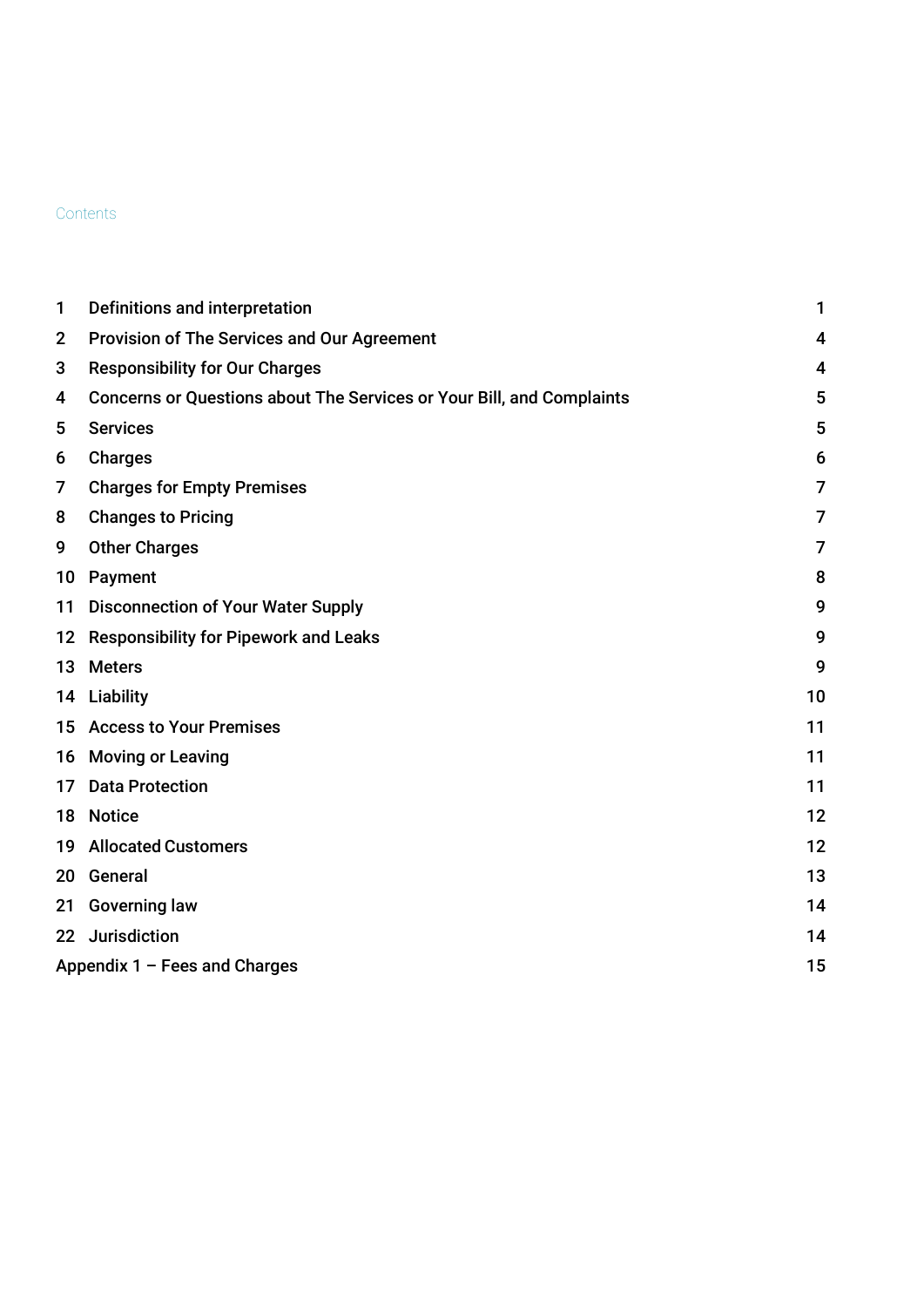The following scheme of terms and conditions applies for the provision of Services by the Castle Water Group to nonhousehold water and sewerage customers in the Thames Water, South East Water, Affinity Water, and Portsmouth Water supply areas, and for customers otherwise provided with services by Castle Water.

Certain words and phrases used in these Terms and Conditions have meanings set out in paragraph 1 of this scheme of terms and conditions.

Note that when we use (or refer to) "we"/"us"/"our"/"Castle Water" we mean (or refer to) any of the following companies in the Castle Water Group:

- (a) Castle Water Limited (registered in Scotland with company number SC475583) having its registered office is at 1 Boat Brae, Rattray, Blairgowrie, Scotland, PH10 7BH;
- (b) Castle Water (South East) Limited (registered in England with company number 03037009) having its registered office at One St Peter's Square, Manchester M2 3DE; or
- (c) Castle Water (Southern) Limited (registered in England with company number 09933767) having its registered office at One St Peter's Square, Manchester M2 3DE;

Each of which is licenced by Ofwat to provide water and sewerage services in England

When we use (or refer to) "you"/"your"/"Customer" we mean (or refer to)

- (a) any occupier of the Premises to which the Services are provided by Castle Water;
- (b) any party liable to make payment to Castle Water in respect of:
	- (i) any non-household premises transferred to Castle Water as an Acquiring Licensee (as defined in the Retail Exit Code published by Ofwat) (a "**Transferred Customer**");
	- (ii) any non-household premises in an Exit Area (as defined in the Retail Exit Code published by Ofwat as amended from time to time) (an "**Eligible Exit Area Customer**"); and
	- (iii) any non-household premises subject to an interim supply allocation procedure (as referred to in the Interim Supply Code published by Ofwat as amended from time to time) (an "**AffectedCustomer**"); or
- (c) any other person responsible for paying our Charges in accordance with paragraph 3.

## 1 Definitions and interpretation

1.1 Definitions

In this Agreement:

| Agreement                | the agreement between the Customer and Castle Water for the provision of<br>the Services constituted by this scheme of Terms and Conditions;                                                                                                                                                                               |
|--------------------------|----------------------------------------------------------------------------------------------------------------------------------------------------------------------------------------------------------------------------------------------------------------------------------------------------------------------------|
| <b>Accredited Entity</b> | has the meaning given in the Wholesale Retail Code;                                                                                                                                                                                                                                                                        |
| <b>Business Day</b>      | any day (other than a Saturday or Sunday) on which banks are open in<br>London and Edinburgh for normal banking business;                                                                                                                                                                                                  |
| Charges                  | the charges due by the Customer to Castle Water in consideration for<br>Castle Water providing the Services to the Customer, in accordance with<br>these Terms and Conditions and the relevant Scheme of Charges and<br>including where appropriate by reference to any relevant Wholesale<br>Supplier's charges document; |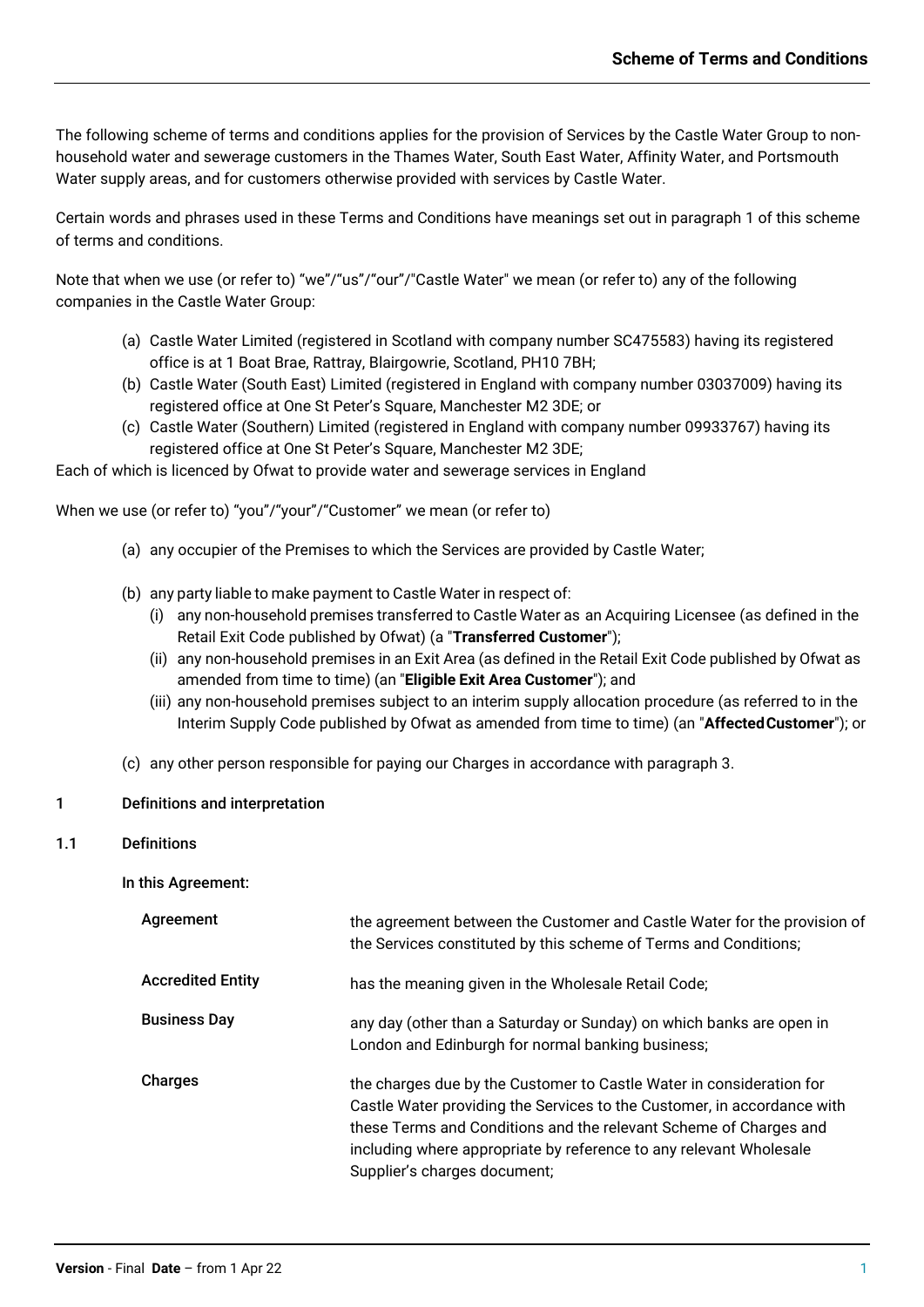| <b>CMOS</b>                                                    | the Central Market Operating System as defined in the Wholesale Retail<br>Code;                                                                                                                                                                                                                                                                                                      |  |  |
|----------------------------------------------------------------|--------------------------------------------------------------------------------------------------------------------------------------------------------------------------------------------------------------------------------------------------------------------------------------------------------------------------------------------------------------------------------------|--|--|
| <b>Complaints Manager</b>                                      | The group complaints manager of Castle Water;                                                                                                                                                                                                                                                                                                                                        |  |  |
| COVID 19 Affected<br><b>Customer</b>                           | means any Customer:                                                                                                                                                                                                                                                                                                                                                                  |  |  |
|                                                                | (a) all of whose premises have been designated as vacant premises by<br>Castle Water as a consequence of COVID-19; and                                                                                                                                                                                                                                                               |  |  |
| Data Controller, Personal<br>Data, Processor and<br>processing | (b) whose ability to pay is affected by COVID-19;<br>have the respective meanings given to them in applicable Data Protection<br>Laws from time to time (and related expressions, including process,<br>processing, processed, and processes shall be construed accordingly);                                                                                                        |  |  |
| <b>Data Protection Laws</b>                                    | any applicable law relating to the processing, privacy and/or use of<br>Personal Data, as applicable to either party or the Services, including:                                                                                                                                                                                                                                     |  |  |
|                                                                | (a) the General Data Protection Regulations<br>(b) the Data Protection Act 2018<br>(c) any laws which implement such laws<br>(d) any laws that replace, extend, re-enact, consolidate or amend any of<br>the foregoing; and<br>(e) all guidance, guidelines, codes of practice and codes of conduct issued<br>by any relevant supervisory authority relating to such Data Protection |  |  |
| <b>Market Arrangements Code</b>                                | Laws (in each case whether or not legally binding);<br>The code of that name designated by the Regulator from time to time;                                                                                                                                                                                                                                                          |  |  |
| <b>Ofwat</b>                                                   | the Water Services Regulation Authority;                                                                                                                                                                                                                                                                                                                                             |  |  |
| <b>Premises</b>                                                | any premises at which Services are provided by Castle Water to you                                                                                                                                                                                                                                                                                                                   |  |  |
| <b>Protected Data</b>                                          | has the meaning given in the Data Protection Laws;                                                                                                                                                                                                                                                                                                                                   |  |  |
| Regulator                                                      | Ofwat                                                                                                                                                                                                                                                                                                                                                                                |  |  |
| <b>Scheme of Charges</b>                                       | the scheme of charges for the provision of water and sewerage services<br>and metering and other related services for the area in which a Premises is<br>located which apply from time to time;                                                                                                                                                                                      |  |  |
| <b>Services</b>                                                | the supply of retail water and sewerage services and meter services to, or<br>the removal of any associated waste including surface water and trade<br>effluent from any Properties that you own, lease or otherwise occupy and /<br>or the provision of any services in respect of new connections to any<br>Premises;                                                              |  |  |
| <b>Supply Point</b>                                            | a supply point registered in CMOS in respect of a Premises;                                                                                                                                                                                                                                                                                                                          |  |  |
| <b>Terms and Conditions</b>                                    | these terms and conditions;                                                                                                                                                                                                                                                                                                                                                          |  |  |
| <b>Transfer Date</b>                                           | the date from which the relevant supply points for the Properties are<br>registered to us on CMOS;                                                                                                                                                                                                                                                                                   |  |  |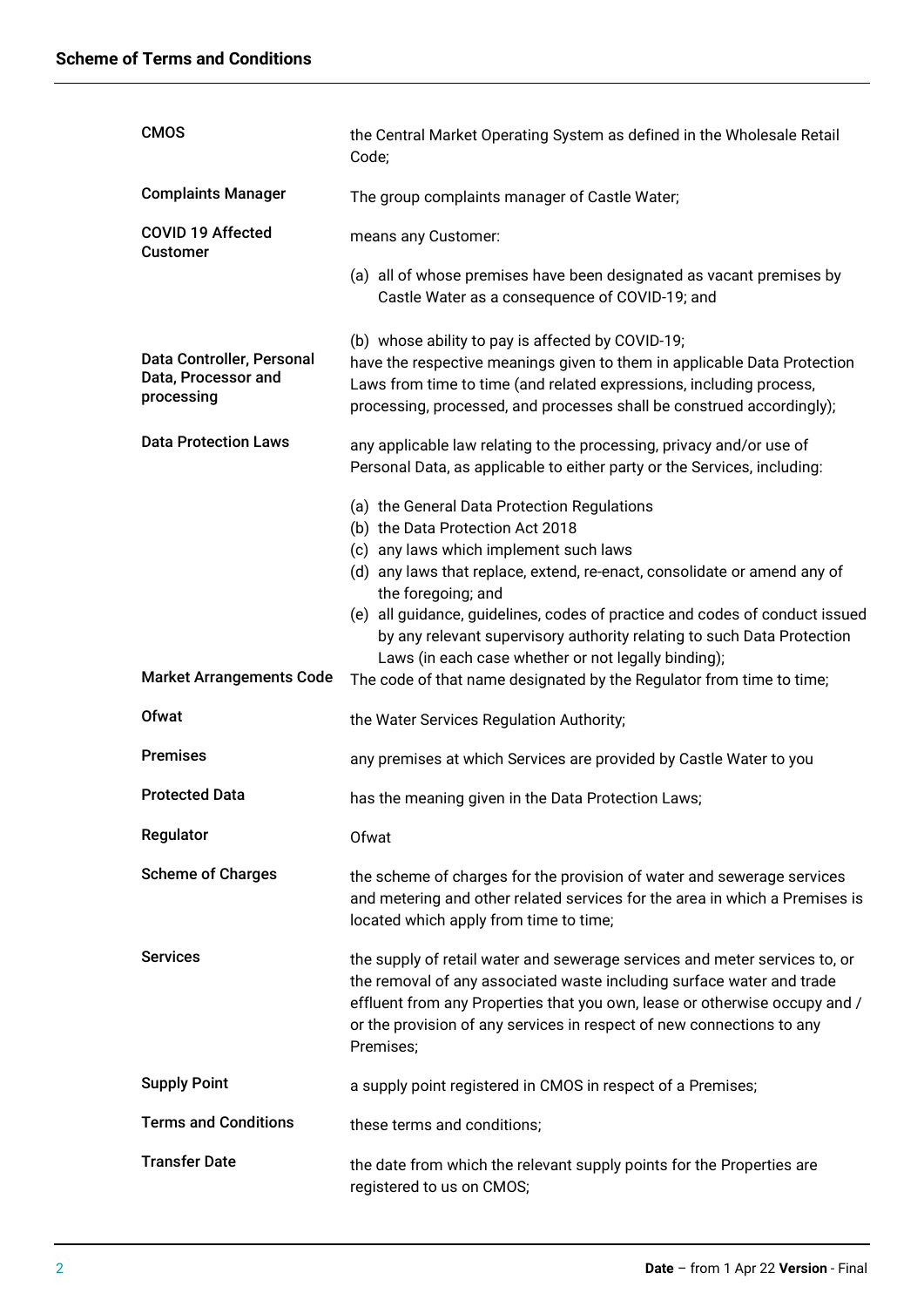| <b>Unplanned Event</b>       | Any of the following affecting a Wholesale Supplier's network:                                                        |  |  |
|------------------------------|-----------------------------------------------------------------------------------------------------------------------|--|--|
|                              | (a) breakdown, blockage, defect, fault or failure of plant equipment,<br>apparatus, pipes, structures, or facilities; |  |  |
|                              | (b) shortage of, or limitation on the use of, water arising from weather or<br>environmental conditions;              |  |  |
|                              | (c) deficiency in the quality of water available for supply;                                                          |  |  |
|                              | (d) a water quality incident;                                                                                         |  |  |
|                              | (e) any pollution from sewage, any unplanned discharge or flooding; or                                                |  |  |
|                              | any other emergency;<br>(f)                                                                                           |  |  |
| <b>Wholesale Charges</b>     | the amount charged by a Wholesale Supplier to Castle Water;                                                           |  |  |
| <b>Wholesale Contract</b>    | The contract between us and a Wholesale Supplier;                                                                     |  |  |
| <b>Wholesale Retail Code</b> | The code of that name issued by the Regulator under sections 66DA and<br>117F of the Water Industry Act 1991; and     |  |  |
| <b>Wholesale Supplier</b>    | any wholesale supplier of water and wastewater services in respect of the<br>Properties.                              |  |  |

## 1.2 Interpretation

## In this Agreement:

- 1.2.1 a reference to this Agreement includes its schedules, appendices and annexes (if any);
- 1.2.2 the table of contents, background section and any clause, schedule or other headings in this Agreement are included for convenience only and shall have no effect on the interpretation of this Agreement;
- 1.2.3 a reference to a 'Party' includes that Party's personal representatives, successors and permitted assigns;
- 1.2.4 a reference to a 'person' includes a natural person, corporate or unincorporated body (in each case whether or not having separate legal personality) and that person's personal representatives, successors and permitted assigns
- 1.2.5 a reference to a 'company' includes any company, corporation or other body corporate, wherever and however incorporated or established;
- 1.2.6 a reference to a gender includes each other gender;
- 1.2.7 words in the singular include the plural and vice versa;
- 1.2.8 any words that follow 'include', 'includes', 'including', 'in particular' or any similar words and expressions shall be construed as illustrative only and shall not limit the sense of any word, phrase, term, definition or description preceding those words;
- 1.2.9 a reference to 'writing' or 'written' includes any method of reproducing words in a legible and nontransitory form;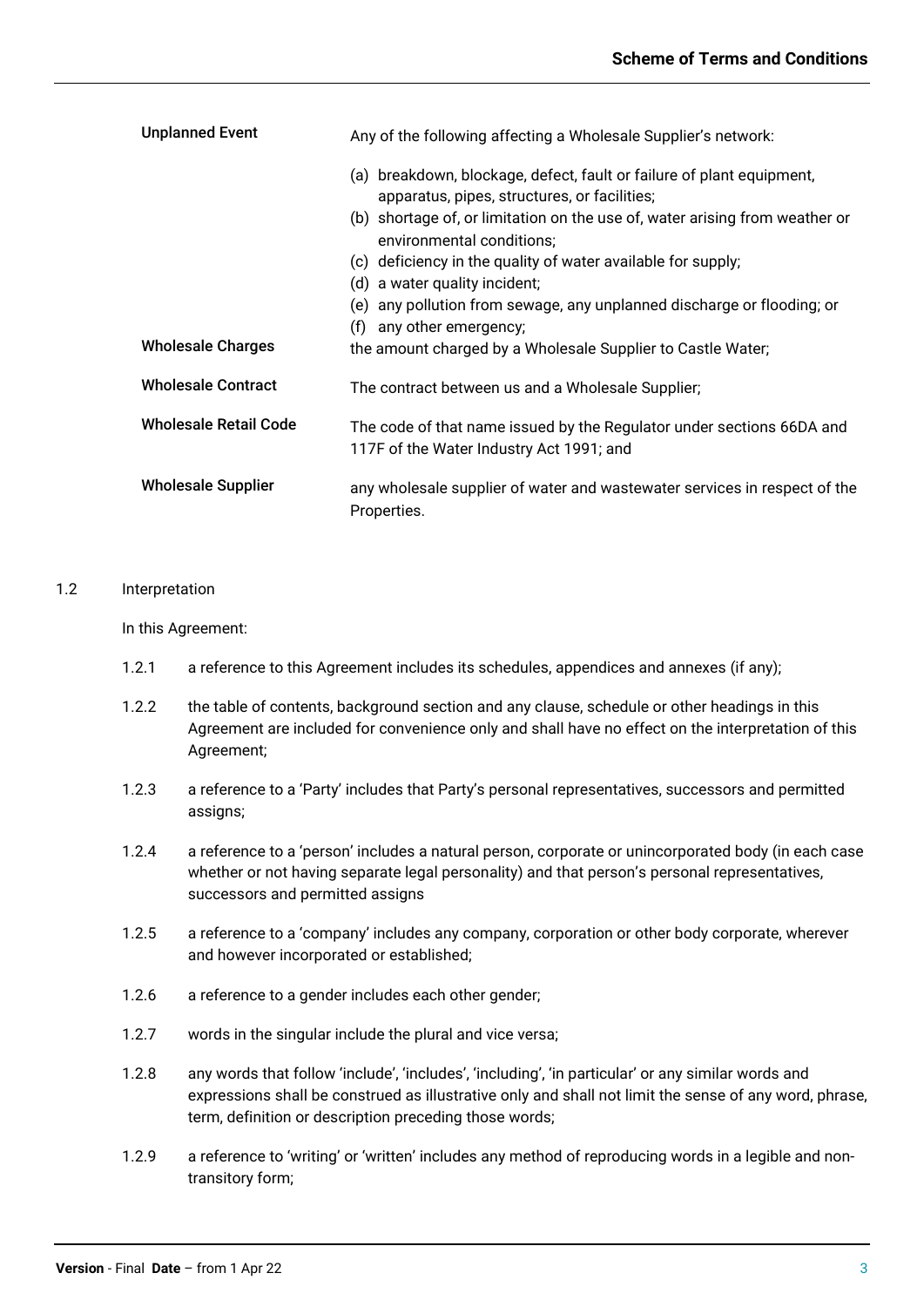- 1.2.10 a reference to legislation is a reference to that legislation as amended, extended, re-enacted or consolidated from time to time;
- 1.2.11 a reference to legislation includes all subordinate legislation made from time to time under that legislation; and
- 1.2.12 a reference to any English action, remedy, method of judicial proceeding, court, official, legal document, legal status, legal doctrine, legal concept or thing shall, in respect of any jurisdiction other than England, be deemed to include a reference to that which most nearly approximates to the English equivalent in that jurisdiction.

## 2 Provision of The Services and Our Agreement

- 2.1 This is the scheme of terms and conditions made by Castle Water pursuant to section 29 of The Water and Sewerage Undertakers (Exit from Non-Household Retail Market) Regulations 2016 which sets out the terms and conditions applicable to Customers (as hereinafter defined) in England for the provision of water and waste services by Castle Water (this "**Scheme**"). This Scheme will operate in circumstances where there is no other contractual agreement in place between a Customer and Castle Water.
- 2.1 This Scheme forms the basis of the contract between Castle Water and the Customer ("**DeemedContract**").
- 2.2 A Deemed Contract will commence on:
	- 2.2.1 The date when a premises is registered to Castle Water on CMOS and where no other contract terms apply between Castle Water and a customer in relation to those premises; or
	- 2.2.2 the date when any agreed contract in force between Castle Water and a Customer in respect of a premises registered to Castle Water on CMOS ceases to be in force.
- 2.3 A separate Deemed Contract will commence for each of the circumstances narrated at paragraph 2.2 in respect of each distinct supply point for which a Customer is responsible.
- 2.4 A Deemed Contract will terminate on the earliest of:
	- 2.4.1 the registration of the transfer of the supply to a premises to another retailer on CMOS; or
	- 2.4.2 the agreement of alternative contract terms between a Customer and Castle Water relative to a premises; or
	- 2.4.3 the deregistration of a Supply Point registered to Castle Water on CMOS.
- 2.5 We can change these Terms and Conditions at any time:
	- 2.5.1 as required to comply with any applicable law or regulatory requirement; or
	- 2.5.2 on one month's notice by publishing such new terms and conditions at [www.castlewater.co.uk/info.](http://www.castlewater.co.uk/info) If you continue to receive Services after the date set out in the notice you will be deemed to have accepted the new terms and conditions. "

## 3 Responsibility for Our Charges

3.1 The occupier of the Premises shall be responsible for our Charges unless one of paragraph 3.2 - 3.6 apply.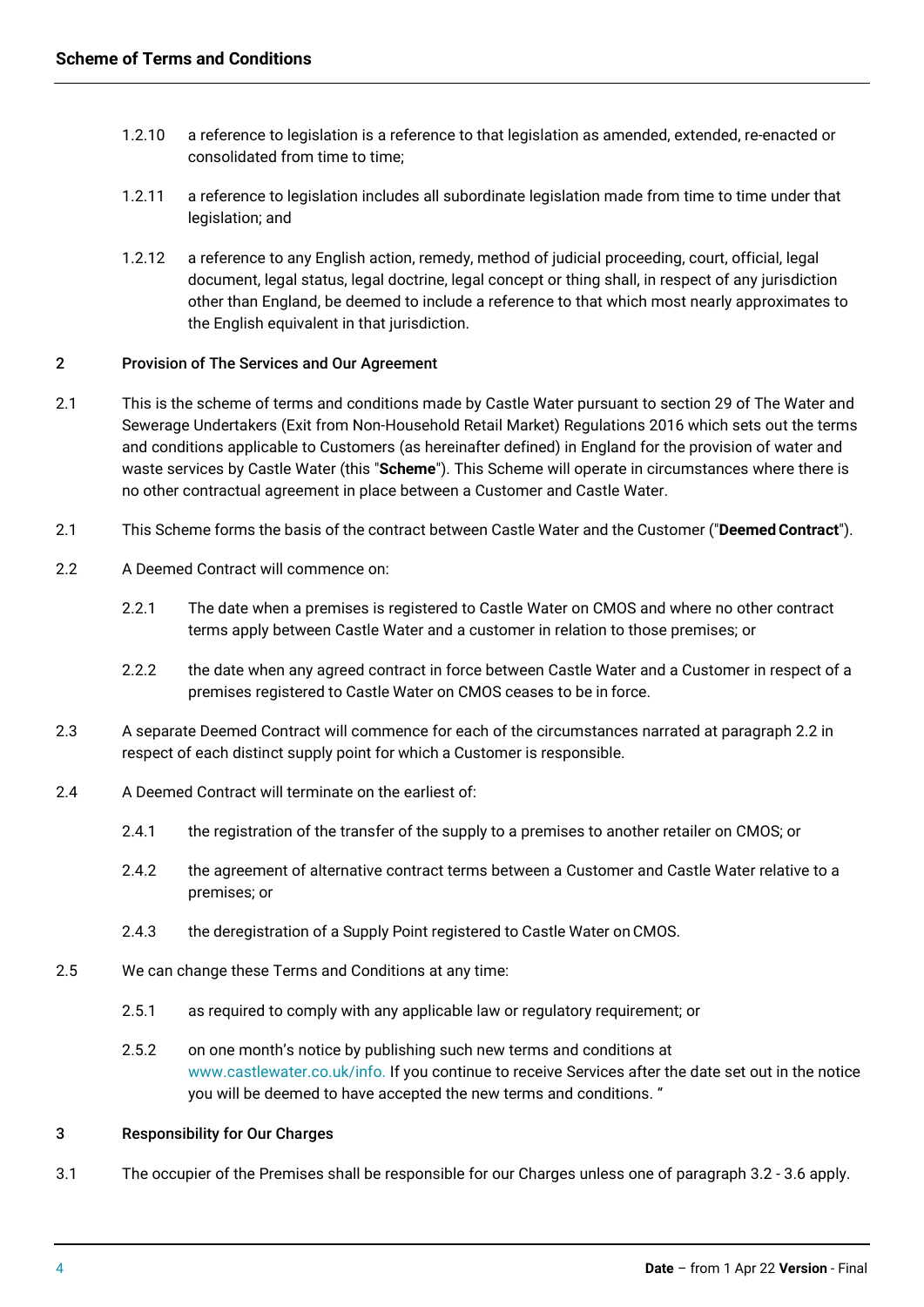- 3.2 If we have agreed that a person other than the occupier of the Premises should be responsible for the Charges then that person will be responsible for the Charges.
- 3.3 Where separate Premises are supplied with water through a single meter and there is no written agreement with us by which any person accepts responsibility for the Charges then the occupiers of each of those Premises are jointly and severally liable for the whole of the Charges in respect of water supplied through the single meter.
- 3.4 Where Premises we supply with water through a single meter comprise areas in separate occupation and there is no written agreement with us by which any one person accepts responsibility for the Charges then each of the occupiers of the Premises is jointly and severally liable for the whole of the Charges in respect of water supplied by the single meter.
- 3.5 At our discretion, notwithstanding Paragraph 3.3 and Paragraph 3.4 any person we determine to be:
	- 3.5.1 the principal user of the water supplied through the single meter; and/or
	- 3.5.2 using or permitting (whether formally or informally) the water supplied through the single meter to afford a supply to areas of the Premises in separate occupation.

will be liable for the whole of the Charges in respect of water supplied by such single meter.

- 3.6 Where more than one Premises are supplied from a private water supply network and one occupier has previously assumed responsibility for charges in respect of water passing through the first (main) meter connected to the Wholesaler's network, such occupier will be responsible for paying our Charges.
- 3.7 In cases other than those described in Paragraph 3.6, where we use meters installed on the private water supply network (sub-meters) for charging purposes, the occupier of each Premises will be responsible for paying the Charges in respect of water supplied through the sub-meter for that Premises. In this case, if the total volume of water supplied through the main meter is greater than the sum of the volumes supplied through all of the sub-meters we will previously have identified the person to be responsible for the Charges in respect of the volume of water which is not recorded by the sub-meters.

## 4 Concerns or Questions about The Services or Your Bill, and Complaints

- 4.1 If you have any queries about any aspect of the Services or our Charges, please contact Customer Services.
- 4.2 If you wish to make a complaint, please contact our Complaints Manager with details of your complaint, who will investigate your complaint and supply a copy of our complaints procedure on request. Alternatively, a copy of our complaints procedure is available on our website.

## 5 Services

- 5.1 We shall provide the Services with reasonable skill and care and in accordance with applicable law.
- 5.2 We have the right to make changes to the Services which are necessary to comply with
	- 5.2.1 any laws;
	- 5.2.2 the Market Arrangements Code and the Wholesale Retail Code;
	- 5.2.3 safety regulations and the directions of the Regulator or any other applicable regulatory authority.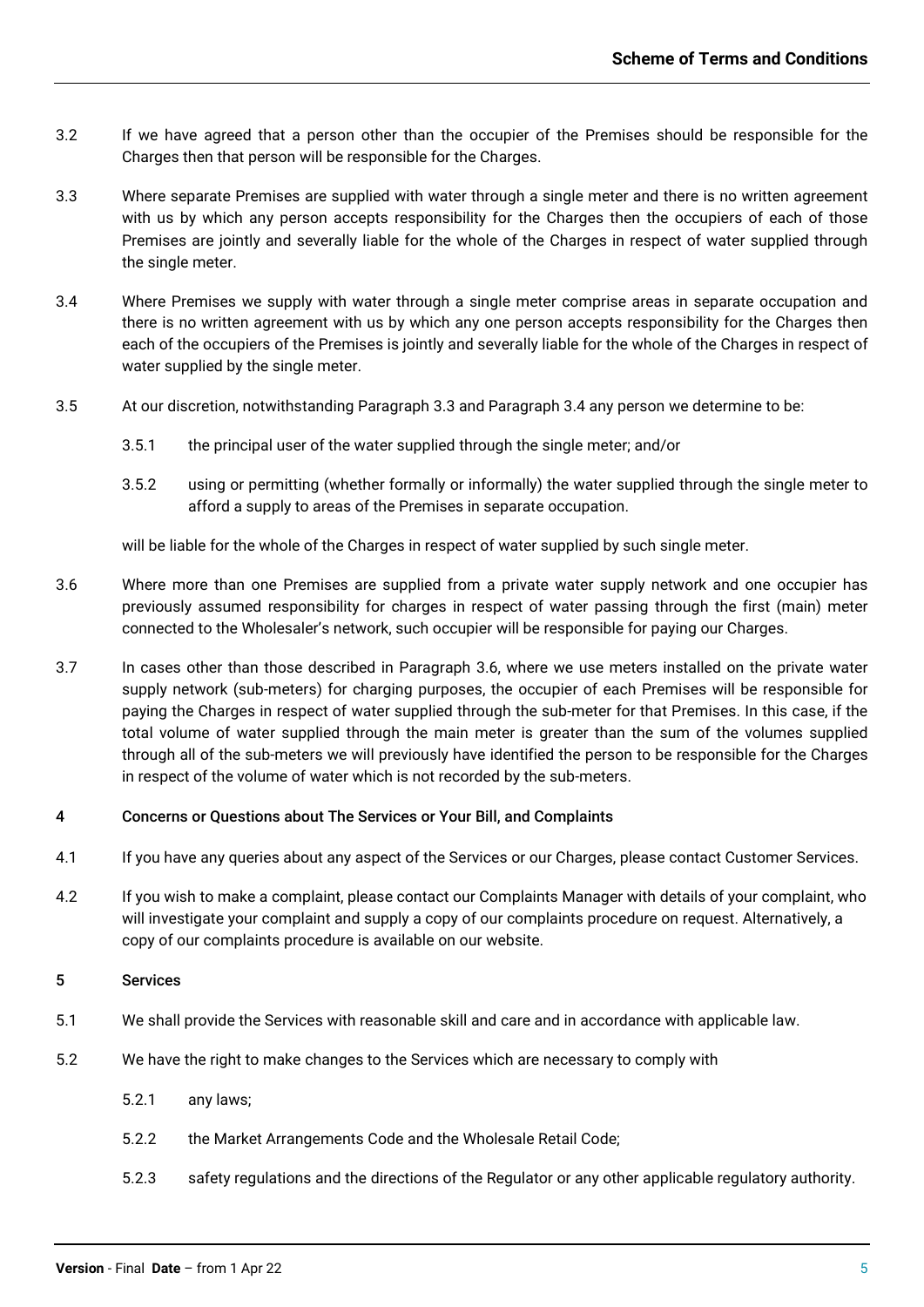- 5.3 The supply of Services may be interrupted or suspended for the purposes of the relevant Wholesale Supplier carrying out necessary maintenance, repair, replacement and inspection works. Where reasonably practicable we will notify you in advance of such works.
- 5.4 The supply of Services may be interrupted or suspended without notice if there is an Unplanned Event.

## 6 Charges

- 6.1 In consideration for us providing the Services to you, you agree to pay the Charges to us.
- 6.2 Our Charges for Services will be in accordance with the relevant Scheme of Charges subject to any reduction which we may in our absolute discretion agree to apply or unless otherwise agreed.
- 6.3 In addition to the Charges, we shall be entitled to recover the reasonable costs we incur as a result of you failing to comply with any of your obligations under the Agreement. These costs may include (but are not limited to) our costs in connection with:
	- 6.3.1 attending at any Premises or instructing agents, contractors or sub-contractors to attend at any Premises because you have failed to comply with the Agreement;
	- 6.3.2 you failing to keep an agreed appointment at a Premises;
	- 6.3.3 you failing to allow us, our agents, contractors or sub-contractors, a Regulator or any Wholesale Supplier access to a Premises upon being given reasonable notice, or immediately upon demand in the event of emergency; or
	- 6.3.4 any unauthorised removal of, obstruction of, damage to, or tampering with any metering equipment or in connection with fitting a device to any metering equipment.
- 6.4 Our Charges will have UK tax or duty charged on them, including VAT at the current rate. You agree to provide us with all information reasonably necessary for us to determine the appropriate amount of VAT payable on the Charges. Amounts payable under the Agreement are expressed exclusive of VAT.
- 6.5 We can send you a replacement invoice or adjust any invoice that we have already sent you (and you shall be liable to pay the sums set out in any such invoice) to reflect any updated information regarding any Premises including without limitation updated meter readings or other information regarding the consumption of services during the period in respect of which an earlier invoice has been issued.
- 6.6 We can send you an invoice, a replacement invoice or adjust any invoice that we have already sent you (and you shall be liable to pay the sums set out in any such invoice) if:
	- 6.6.1 you advise us that there has been a change to the rateable value of any Premises;
	- 6.6.2 we become aware of any reassessment to the rateable value of any Premises;
	- 6.6.3 we become aware that we have supplied Services to a property which you own, lease or otherwise use and you have not paid Charges for the Services supplied by us.
- 6.7 We may change any invoice or the Charges we invoice to you as a result of a change of use of the Premises by you or as a result of a change to the manner in which, or amount which, any Wholesale Supplier charges for their Services.
- 6.8 We can adjust invoices back to the latest to occur of: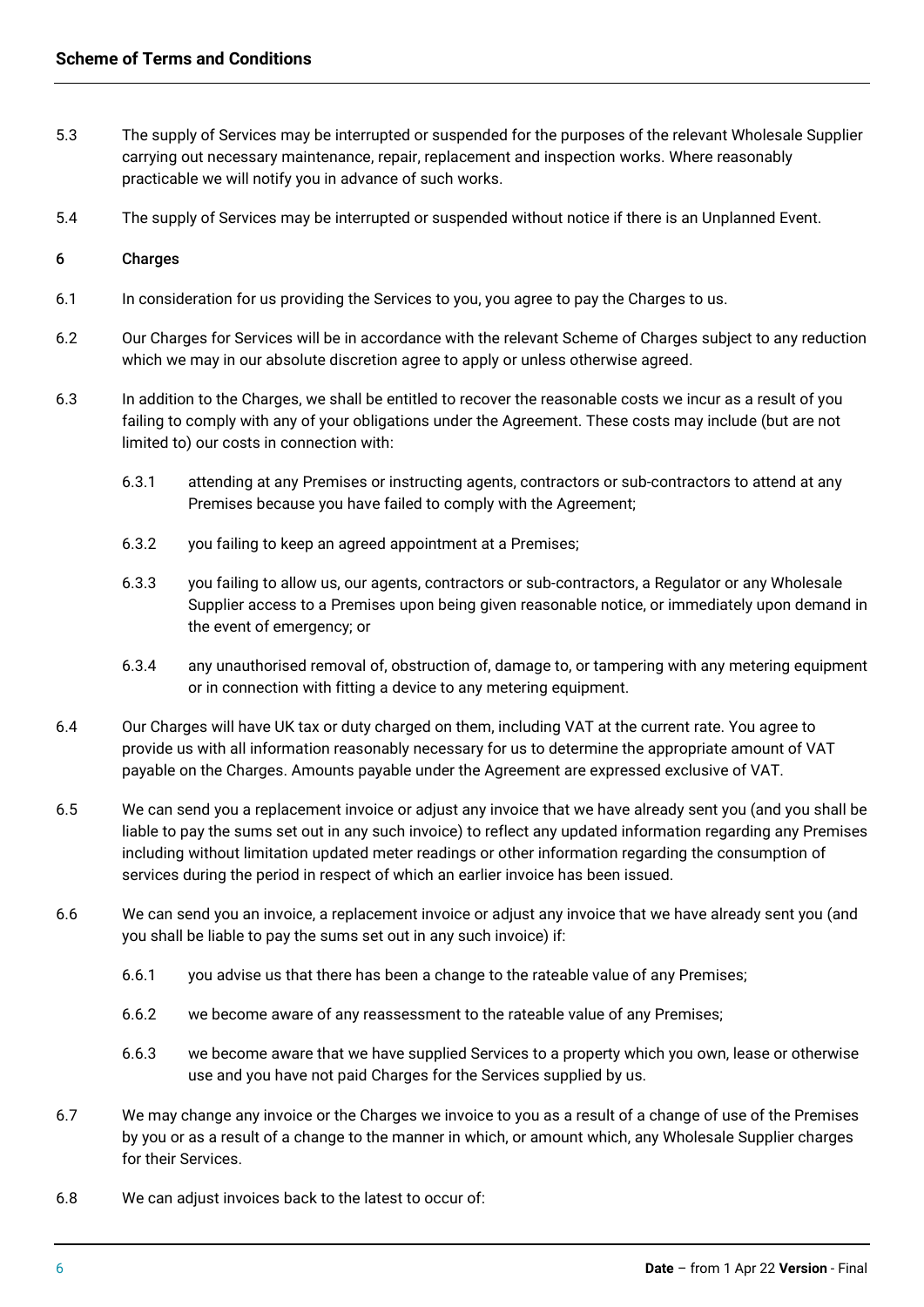- 6.8.1 the date on which you began occupying the Premises; or
- 6.8.2 the date of any reassessment referred to in paragraph 6.6; or
- 6.9 Where in relation to any Premises there has been a recalculation (a "Wholesale Recalculation") of any charges due and payable by Castle Water to the relevant Wholesale Supplier for such Premises which:
	- 6.9.1 are in respect of the supply of water or sewerage services to such Premises; and
	- 6.9.2 during a period in respect of which Castle Water has issued an invoice to the Customer; and
	- 6.9.3 as a result of such Wholesale Recalculation, Castle Water has received payment from such Wholesale Supplier of a credit against previously paid or payable wholesale charges;

then Castle Water shall revise the Charges payable by the Customer taking into account the impact of such Wholesale Recalculation and shall refund or credit to the Customer any sums paid or payable as a result of such revision (a "Charge Revision"). Where the Customer has outstanding sums due to Castle Water in respect of such Premises or in relation to the provision of any other services, Castle Water shall be entitled to apply the whole or any part of such Charge Revision in settlement of such outstanding sums.

## 7 Charges for Empty Premises

Unless we agree otherwise, Charges remain payable when your Premises are unoccupied or empty

## 8 Changes to Pricing

- 8.1 You acknowledge that Castle Water shall increase its Charges in line with any increases to Wholesale Charges.
- 8.2 You must inform us of any changes to the rateable value of any Premises (including the date from which any reassessment applied) resulting from a change of use, extension or addition to the relevant Premises or for any other reason.

## 9 Other Charges

- 9.1 We may charge you for any costs or liability (including to any Wholesale Supplier) we incur
	- 9.1.1 as a result of your actions which are in breach of our Agreement with you or which are negligent or
	- 9.1.2 which directly relate to the Services and/or your Premises

and shall in each case include any costs we incur from a Regulator (or any Wholesale Supplier). You agree to indemnify us on demand for any such costs or liability we may incur.

- 9.2 In respect of any matters set out in paragraph 9.1, we may charge a reasonable administration fee calculated at the higher of:
	- 9.2.1 3.5% of any charges referred to in paragraph 9.1; or
	- 9.2.2 the hourly rate in respect of administration tasks set out in Appendix 1.
- 9.3 We may charge you for reinstatement or replacement work in relation to damaged equipment (including meters) relating to the Services or any equipment provided by any Wholesale Supplier irrespective of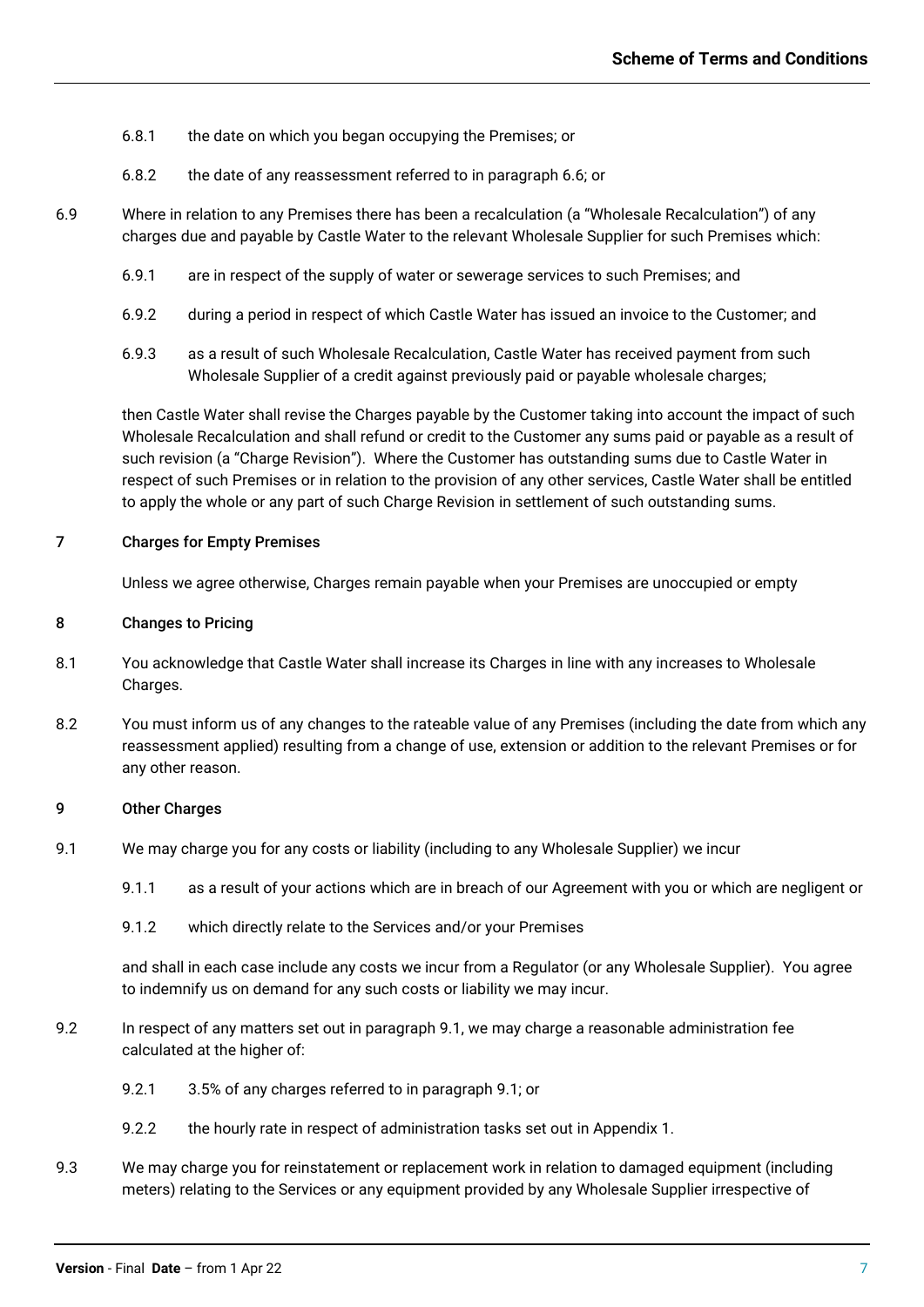whether the reinstatement or replacement of damaged equipment is as a result of your actions provided that you will not be responsible for damage to equipment arising solely as a consequence of our negligence or breach of contract.

## 10 Payment

- 10.1 You agree to pay our invoices in full as soon as practicable following your receipt of our invoice and in any event no later than 14 days of the date of our invoice. If you disagree with part of an invoice you must pay us the undisputed amount. All amounts due from you to us shall be paid in full without any set-off, counterclaim, deduction or withholding (other than any deduction or withholding of tax as required by law).
- 10.2 Any payments that you make to us will be used to pay the oldest outstanding Charges first (if any).
- 10.3 We may every month or other regular period change the amount you owe to reflect the value of the Services provided to you under this Agreement (taking into account meter readings) and therefore your direct debit (or invoice) will alter to take account of actual usage or projected actual usage.

#### 10.4 If

- 10.4.1 you do not pay an invoice on time;
- 10.4.2 your direct debit fails; or
- 10.4.3 any advanced payments, if required from you by us, are not received when due,

we shall contact you to inform you of your payment default and ask you to make immediate payment of outstanding sums;

## 10.5 If:

- 10.5.1 you do not pay an invoice on time;
- 10.5.2 your direct debit fails; and/or
- 10.5.3 any advanced payments, if required from you by us, are not received when due,

we may elect to charge you interest at the rate of 8% per annum above the Royal Bank of Scotland PLC base interest rate or as if the Late Payment of Commercial Debts (Interest) Act 1998 applies to this Agreement.

- 10.6 We may charge you and you will pay us the fees identified in Appendix 1.
- 10.7 Without prejudice to Paragraphs 10.5 and 10.6 above, we will charge you and you agree to pay to us any reasonable costs we incur to recover outstanding sums from you. Such costs may include, visiting a property to collect money you owe, litigation (the cost of which will be recoverable from you on a full indemnity basis) and disconnecting and reconnecting your supply.
- 10.8 At any time, we may ask you to pay a refundable deposit. If we do this, we will explain the reason why we are asking for it and the purpose for which we will use it. You must pay the refundable deposit within 14 days of our request.
- 10.9 We may use any deposit paid to us by you in advance to pay Charges, including interest you owe to us under the Agreement.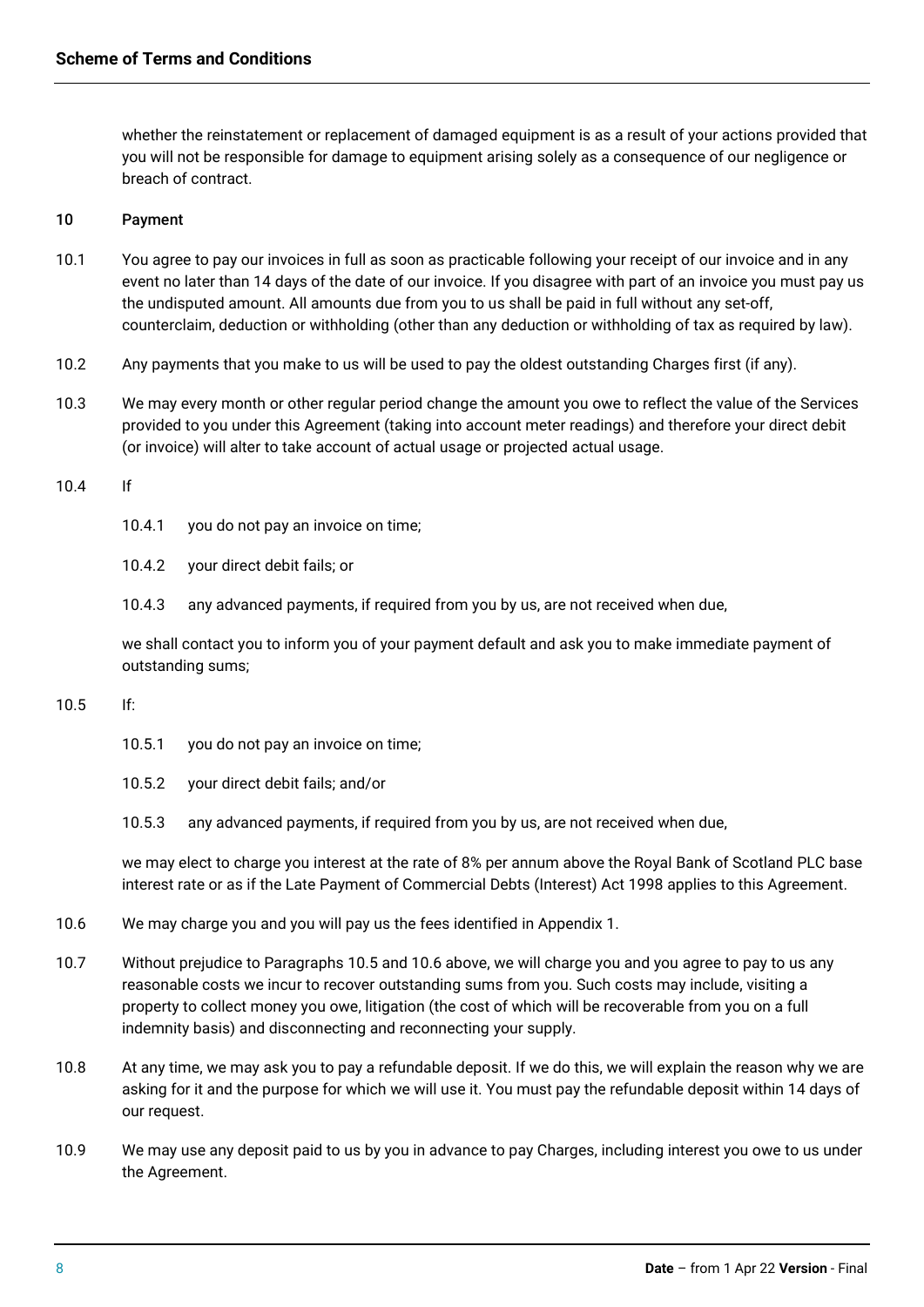#### 11 Disconnection of Your Water Supply

- 11.1 If you fail to make any payment due to us under this Deemed Contract on the Due Date we may, disconnect your water supply provided that we have done the following:
	- 11.1.1 sent you a reminder notice requiring payment of Charges due;
	- 11.1.2 not less than seven (7) days following the sending of the reminder notice, sent you a final notice requiring payment of Charges due and a disconnection notice stating our intention to disconnect your water supply for non-payment of Charges;

and you have not within seven (7) days of the final notice made payment or served a notice stating that you dispute liability to pay the Charges in question.

- 11.2 You will be liable to pay any costs that we incur in arranging for disconnection of your water supply including any charge which the Wholesaler or an Accredited Entity charges to us for carrying out the disconnection.
- 11.3 We will not disconnect any Premises specified in Schedule 4A of the 1991 Act.
- 11.4 No amounts owed by a COVID-19 Affected Customer to us are "due" or shall be treated as "due" by us for the purposes of a disconnection notice under section 61(1ZC)(b) of the 1991 Act, and for these purposes only. All other rights and obligations under this Scheme are unaffected by this paragraph 11.4

#### 12 Responsibility for Pipework and Leaks

- 12.1 The Customer acknowledges and agrees that it is responsible for the water and sewerage pipework and other infrastructure, in or under any Premises or any supply pipe which is the responsibility of the Customer which is outwith the Premises. This shall include responsibility for:
	- 12.1.1 any loss of water; or
	- 12.1.2 any water or waste water flooding,

in each case arising from the condition of such pipework or infrastructure or any equipment or appliances connected to such pipework or infrastructure.

- 12.2 Where there is a leak in the supply to any Premises (irrespective of whether such leak occurs inside or outside such Premises) unless and until a leak allowance is granted by the relevant Wholesale Supplier (acting in its sole and unfettered discretion), the Customer shall be responsible for all Charges relating to the supply to such Premises and any costs and losses incurred by Castle Water in relation to such leak.
- 12.3 If a leak allowance is granted by the relevant Wholesale Supplier, Castle Water shall pay or credit to the Customer the value of such leak allowance which has been paid by the relevant Wholesale Supplier to Castle Water. Where the Customer has outstanding sums due to Castle Water in respect of the relevant Premises or in relation to the provision of any other services, Castle Water shall be entitled to apply the whole or any part of such leak allowance payment in settlement of such outstanding sums.

#### 13 Meters

13.1 At any time during the Term, where any Premises is metered, we may ask you, and you agree, to provide meter readings on reasonable request including but not limited to circumstances where we or our agents have been unable to access the meter to get a reading.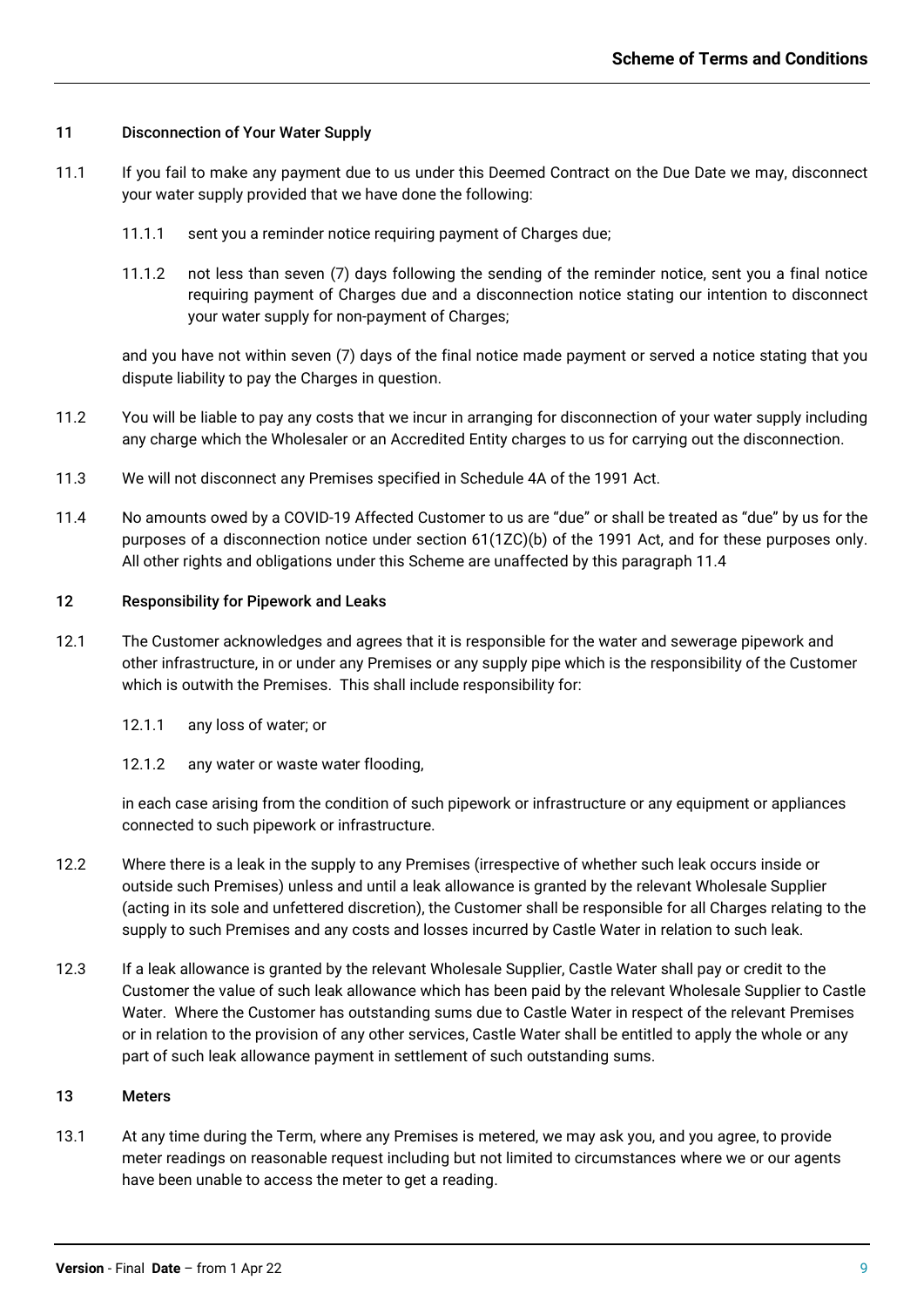- 13.2 A meter reading taken by us or on our behalf is evidence of the water consumed except where the meter:
	- 13.2.1 has stopped or slowed;
	- 13.2.2 has been bypassed or otherwise removed by you; or
	- 13.2.3 has been tested and found to exceed the limits of error prescribed by law;

and in these cases we will estimate the quantity of water supplied during the period when the meter had stopped, failed to register correctly, been bypassed or removed.

- 13.3 If you think that the meter in any Premises is not working correctly, you may ask us to arrange a test with the Wholesale Supplier. If such test shows that the meter is working incorrectly (that is operating outside the prescribed limited of error) then we will adjust your Charges in respect of any metered elements in accordance with the adjustments made by the relevant Wholesale Supplier. There will be a charge for testing a meter.
- 13.4 If it has not been possible to read your meter, we will estimate a reading for billing purposes, for example in situations where you have not given us or one of our agents access. Our estimates are based on historical data for an equivalent period. If this data is not available, the estimate will be based on any relevant available information. Where we are able to obtain an actual reading or you provide one, we will take account of the actual reading and Charges will be revised in your next invoice.

## 14 Liability

- 14.1 Nothing in the Agreement shall limit or exclude a party's liability for:
	- 14.1.1 death or personal injury caused by its negligence, or the negligence of its employees, agents or subcontractors;
	- 14.1.2 fraud or fraudulent misrepresentation; or
	- 14.1.3 any other liability which cannot be limited or excluded by applicable law.
- 14.2 Subject to Paragraph 14.1 we shall not have any liability to you whether in contract tort, delict (including negligence), breach of statutory duty, or otherwise:
	- 14.2.1 for any loss of revenue, loss of profit, loss of contract, business interruption or for any indirect or consequential loss arising under or in connection with the provision of Services to you, howsoever it is caused, even if it could have reasonably been foreseen, and whether it is caused by our negligence or breach of contract or not; and
	- 14.2.2 for any loss arising directly, or indirectly, from the actions or omissions of an appointed water and sewerage undertaker in discharging their statutory obligations;
	- 14.2.3 for lack of, or defective quality of, water; or
	- 14.2.4 for any other loss or damage arising other than as a direct result of our negligence or breach of contract.
- 14.3 Our total liability to you howsoever arising under or in connection with the Agreement shall be limited to the lower of (i) total amount of Charges paid by you to us in the previous 12-month period and (ii) the sum of £1,000,000.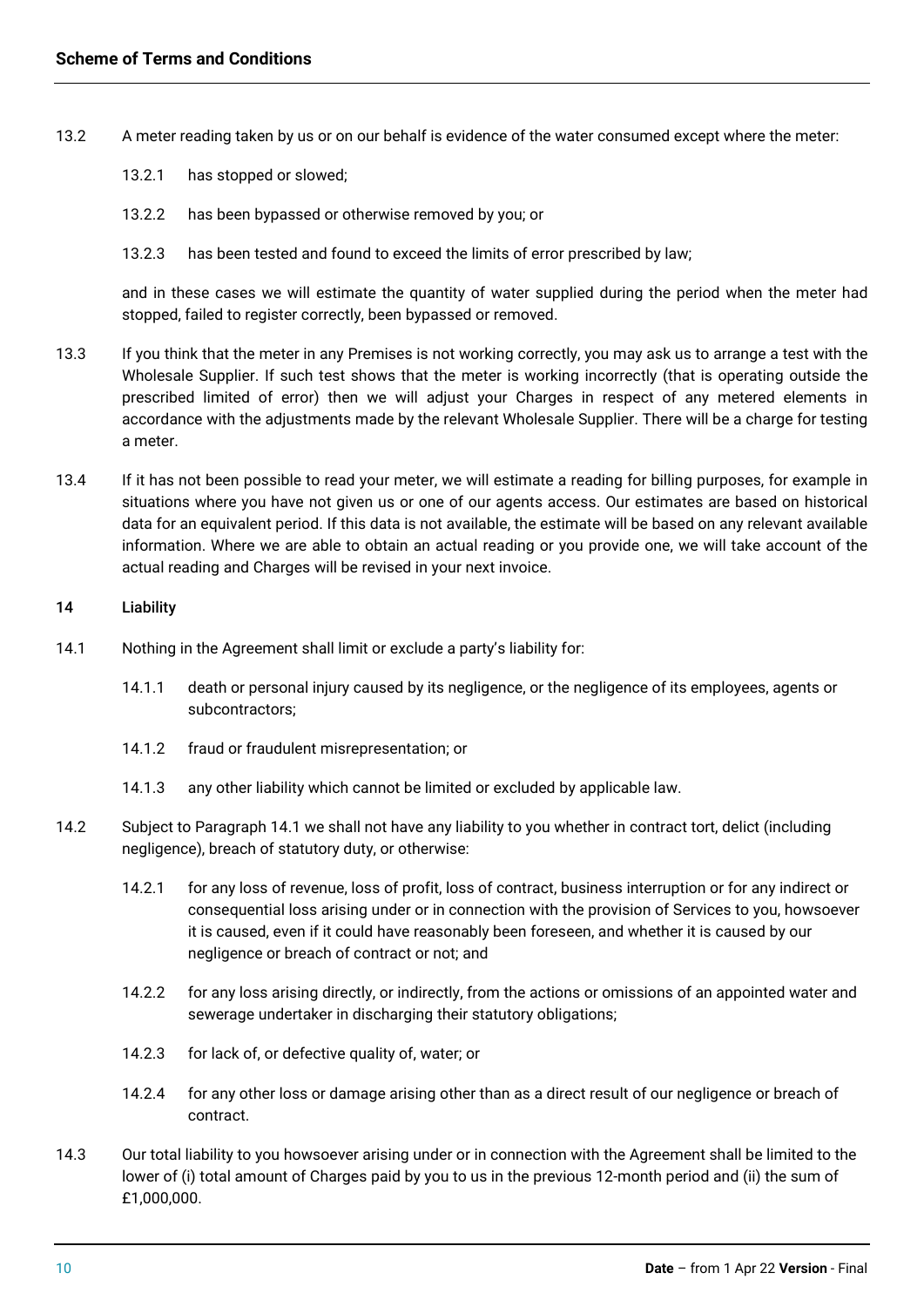- 14.4 Subject to Paragraph 14.3 if any act or failure to act by a Wholesale Supplier causes any loss or damage to you, our liability to you (if any) is limited to the amount (if any) that we may claim from that Wholesale Supplier.
- 14.5 This Paragraph 14 continues to apply following termination of the Agreement.

## 15 Access to Your Premises

- 15.1 We (or any Wholesale Supplier) may require access to the Premises in relation to the provision of the Services or in relation to the metering equipment for purposes in addition to that of obtaining a meter reading. We will provide you with reasonable notice when such access is required. You agree to take all necessary steps (and pay any costs involved) to permit us or any Wholesale Supplier (or our respective agents) such access as is required.
- 15.2 You shall allow a Wholesale Supplier, a Regulator or any other relevant party access to your premises and you acknowledge that in an emergency you may be required to stop using water or disposing of waste.

## 16 Moving or Leaving

- 16.1 If you are moving from a Premises to another property or are leaving a Premise, you may end our Agreement with you for that Premises by letting us know in writing at least 14 days before you move. If you do not do so, our Agreement with you will continue in force for the Premises, and you will continue to be liable for our Charges until the date falling 14 days after either:
	- 16.1.1 you let us know in writing that you have left the Premises; or
	- 16.1.2 we become aware that another person has taken a supply at that property,

whichever is earlier.

16.2 You should give us an accurate final meter reading and if you do not you will be responsible for payment of Charges relating to any difference between the meter reading upon which we based your final invoice and any future accurate meter reading obtained for the date of transfer of the services from Castle Water.

## 17 Data Protection

- 17.1 It is acknowledged that in connection with the provision of the services, we shall be entitled to keep and process the Protected Data.
- 17.2 For the purposes of the Agreement, in connection with the Protected Data you shall be the Data Controller and we shall be the Data Processor.
- 17.3 We shall process Protected Data in compliance with:
	- 17.3.1 the obligations of Data Processors under Data Protection Laws in respect of the performance of their obligations under this Agreement;
	- 17.3.2 the terms of this Agreement; and
	- 17.3.3 the provision of our privacy notice available a[t www.castlewater.co.uk.](http://www.castlewater.co.uk/)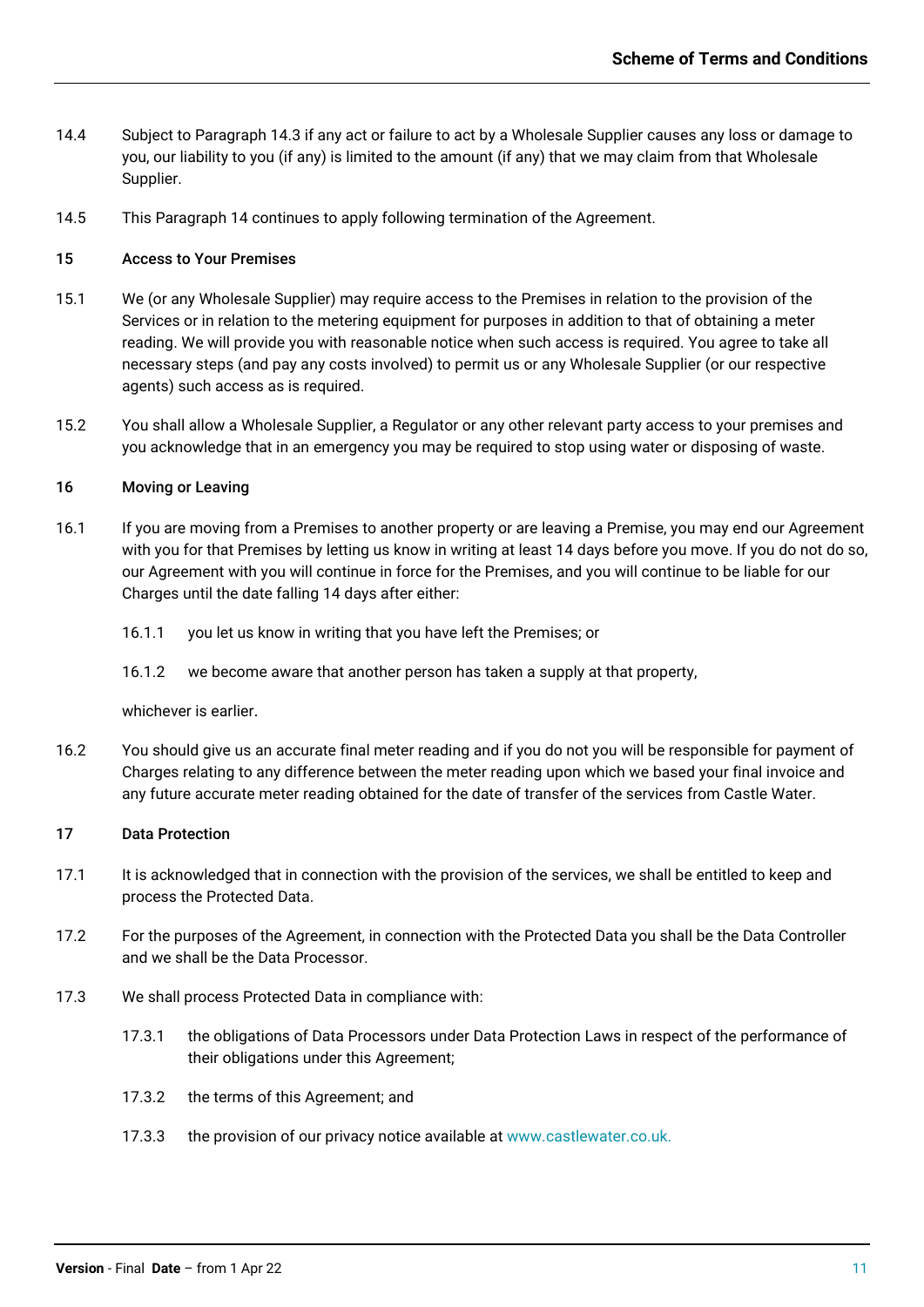#### 18 Notice

- <span id="page-13-1"></span><span id="page-13-0"></span>18.1 Subject to Paragraph 18.3 any notice or other communication given under or in connection with the Deemed Contract will be in writing and:
	- 18.1.1 sent to the relevant party's address by pre-paid first class post or guaranteed next day delivery post service;
	- 18.1.2 delivered by hand (including courier) to or left at the relevant party's address between the hours of 09.00 and 17.00 on a Business Day; or
	- 18.1.3 in the cases of notice or communication from Castle Water only, sent by email.

<span id="page-13-3"></span><span id="page-13-2"></span>The details of where notices are to be sent are set out below and may be changed by the relevant party giving at least seven (7) Business Days' notice in accordance with this Paragraph 18.

| US.                      | YOU                                      |
|--------------------------|------------------------------------------|
| CASTLE WATER             | NAME REGISTERED ON OUR BILLING SYSTEM    |
| 1 Boat Brae, Blairgowrie | ADDRESS REGISTERED ON OUR BILLING SYSTEM |

Perthshire, PH10 7BH Email address registered on our billing system

- 18.2 Any notice or communication given in accordance with Paragraph [18.1](#page-13-0) will be assumed to have been received and read by the receiving party:
	- 18.2.1 if given as set out in Paragraph [18.1.1, a](#page-13-1)t the later of actual receipt and 09.00 on the first Business Day after the date of posting if posted on a Business Day, or if not posted on a Business Day, the later of actual receipt or 09.00 on the second Business Day after posting;
	- 18.2.2 if given as set out in Paragraph [18.1.2, a](#page-13-2)t the time the notice or communication is delivered to or left at that party's address if within the hours of 09.00 and 17.00 on a Business Day or 09.00 the following Business Day if delivered outside of those hours; or
	- 18.2.3 if given as set out in Paragraph [18.1.3, a](#page-13-3)t the time it is received if sent on a Business Day and if it is not sent on a Business Day, it is received on the following Business Day.
- 18.3 To prove a notice or communication has been received it will be enough to prove that delivery was made, or that the envelope containing the notice was properly addressed and posted.

## 19 Allocated Customers

- 19.1 References and capitalised terms used in this paragraph 19 are as defined in the Interim Supply Code published by Ofwat.
- <span id="page-13-4"></span>19.2 An Affected Customer allocated to Castle Water as the result of an interim supply allocation procedure will have the right to switch to another prov[ider,](#page-13-4) or to switch to alternative terms and conditions offered by Castle Water, without additional payments becoming due by that Customer. However, notwithstanding any other part of this Scheme, Castle Water retains the right to submit a Cancellation Request to the Market Operator under the Wholesale Retail Code published by Ofwat.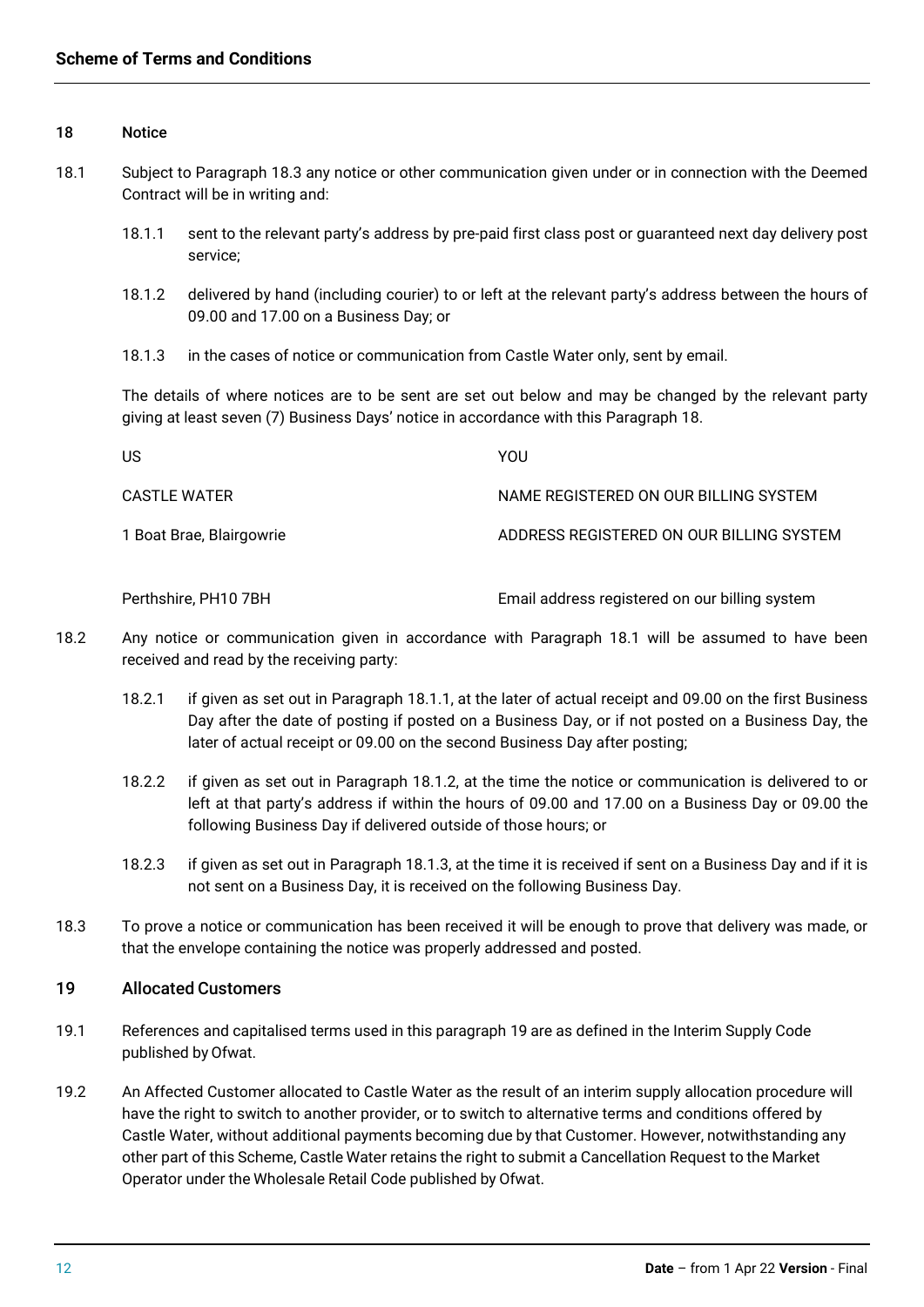19.3 The terms of this Scheme shall apply to an Affected Customer from the Date of Relevant Cessation of Supply.

#### 20 General

- <span id="page-14-0"></span>20.1 The Deemed Contract makes up the entire agreement between you and us and overrules any prior agreement or arrangement in respect of its subject matter and:
	- 20.1.1 neither you nor us has entered into the Deemed Contract in reliance upon, and will have no remedy in respect of, any misrepresentation, representation or statement (whether made by the other party or any other person and whether made to the first party or any other person) which is not expressly set out in the Deemed Contract;
	- 20.1.2 nothing in this Paragraph [20.1](#page-14-0) will be interpreted as limiting or excluding the liability of any person for fraud or fraudulent misrepresentation.
- 20.2 We have the right to ask other companies or selected third party providers to perform all or any part of our obligations under the Deemed Contract without your prior permission. The use of any third-party provider will not relieve us of any of our responsibilities to you under the Deemed Contract.
- 20.3 You will not be entitled to assign, transfer, charge, hold on trust for any person or deal in any other way with any of your rights under the Deemed Contract.
- 20.4 A delay in exercising or failure to exercise a right or remedy under or in connection with the Deemed Contract will not be a waiver of, or prevent or restrict future exercise of, that or any other right or remedy, nor will the single or part exercise of a right or remedy prevent or restrict the further exercise of that or any other right or remedy. A waiver of any right, remedy, breach or default will only be valid if it is in writing and signed by the party giving it and only in the circumstances and for the purpose for which it was given and will not be a waiver of any other right, remedy, breach or default.
- 20.5 If any term of the Deemed Contract (including any exclusion from, or limitation of, liability set out in Paragraph 14) is found by any court or body or authority of competent jurisdiction to be illegal, unlawful, void or unenforceable, that term will be assumed to be removed from the Deemed Contract and this will not affect the remainder of the Deemed Contract which will continue in force.
- 20.6 There may be other terms and conditions relating to how we carry out any ancillary services which you from time to time ask us to carry out and where this is the case, we will inform you of them at the time you request the service and will ensure that you agree with them before we carry out the service.
- 20.7 Nothing in the Deemed Contract and no action taken by the parties in connection with it or them will create a partnership or joint venture between the parties or give either party the power to act on behalf of the other party or present itself as being entitled to do so.
- 20.8 Each party agrees that it is an independent contractor and is entering into the Deemed Contract as principal and not as agent for or for the benefit of any other person.
- 20.9 The parties do not intend that any term of the Deemed Contract will be enforceable under the Contracts (Rights of Third Parties) Act 1999 by any person.
- 20.10 Our rights and remedies set out in these Terms and Conditions are in addition to and do not exclude any rights and remedies provided by law.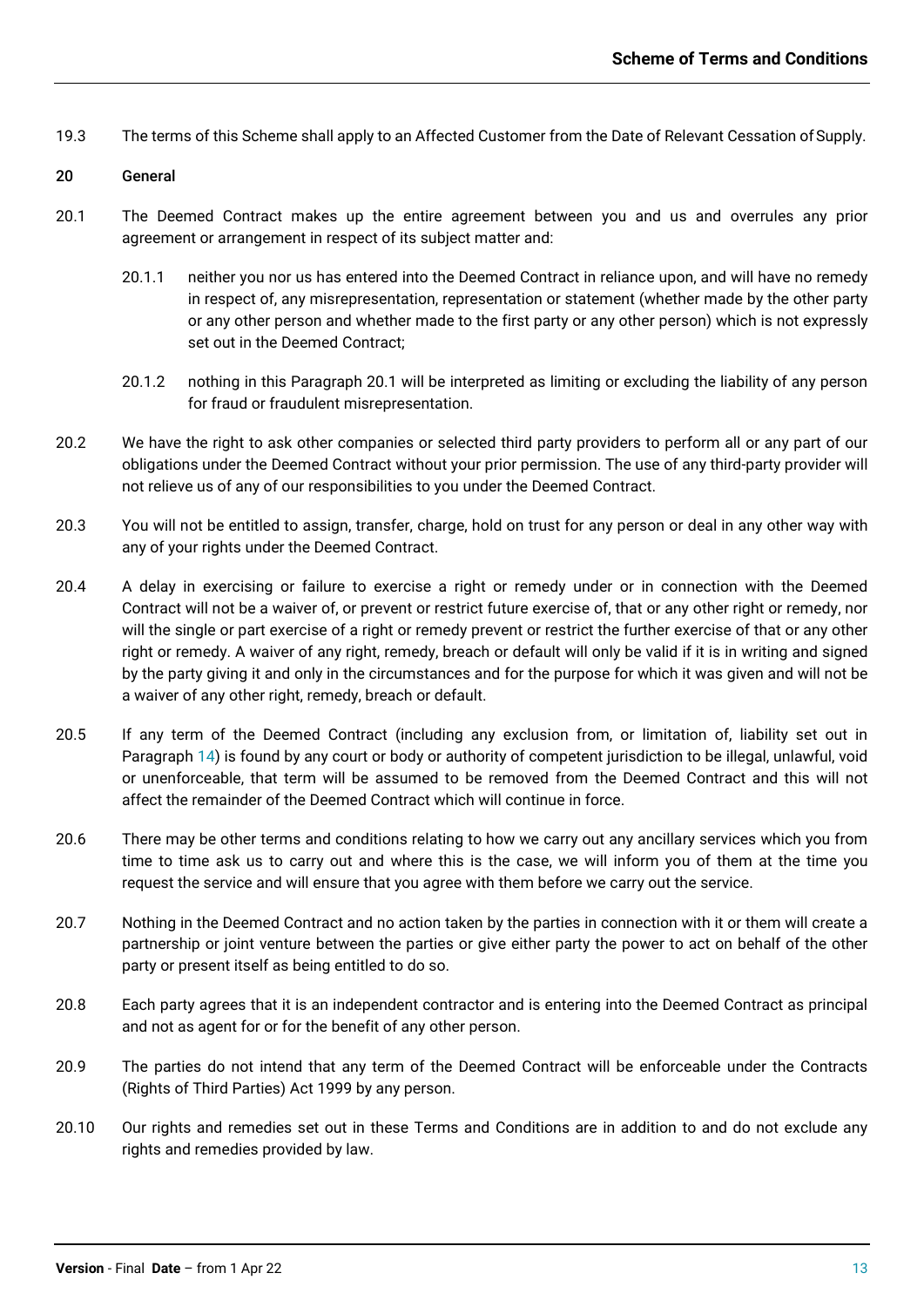20.11 Where there is more than one occupier who occupies the Premises, each occupier is jointly and severally liable for payment of the Charges.

# 21 Governing law

This Agreement and any dispute or claim arising out of, or in connection with, it, its subject matter or formation (including non-contractual disputes or claims) shall be governed by, and construed in accordance with, the laws of England and Wales.

## 22 Jurisdiction

The Parties irrevocably agree that the courts of England and Wales shall have non-exclusive jurisdiction to settle any dispute or claim arising out of, or in connection with, this Agreement, its subject matter or formation (including non-contractual disputes or claims).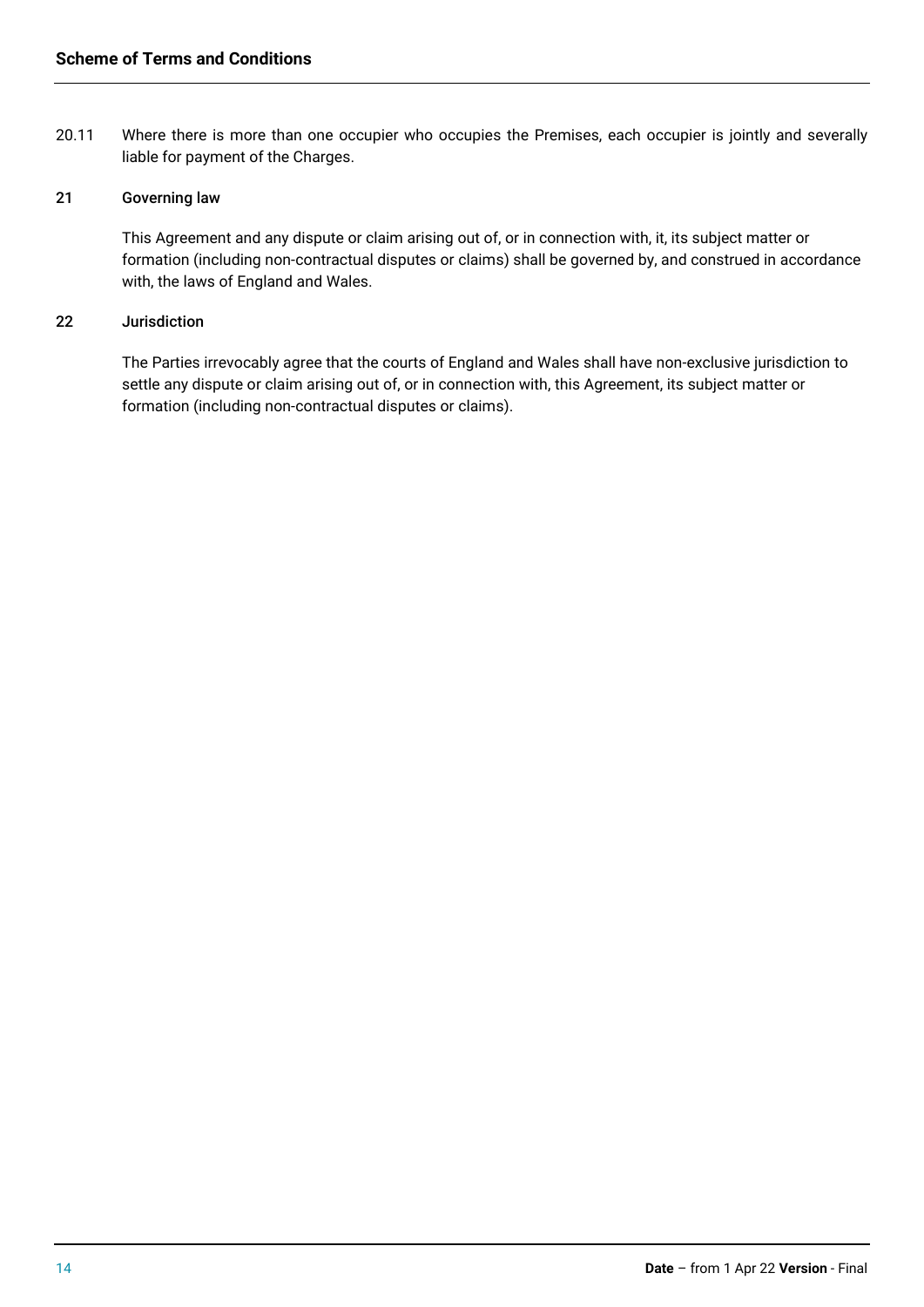# Appendix 1 – Fees and Charges

# 1 Late Payment Charges

1.1 We may charge you and you will pay to Castle Water a late payment charge in respect of each invoice issued to you which is not paid on or before the due date for such invoice calculated as follows:

| Invoice value (£) | Late Payment charge applicable (£) |
|-------------------|------------------------------------|
| Less than 1000    | 40                                 |
| 1,000-9,999       | 70                                 |
| 10,000 or more    | 100                                |

# 2 Collection Charges

- 2.1 We may charge you and you will pay to Castle Water:
	- 2.1.1 A debt collection charge of £182.00 in respect of any invoice where Castle Water passes the account to an external debt collection agency for collection activity (including telephone, postal, email contract and visits to the relevant premises);
	- 2.1.2 A visit charge of £182.00 in respect of any invoice where Castle Water arrange a visit to the relevant premises for collection and/or disconnection activity by Castle Water employees; and
	- 2.1.3 a recoveries charge of £140.00 in respect of any invoice which remains unpaid in where Castle Water has undertaken legal action to recover such sums.

## 3 Direct Debit Charges

3.1 If your direct debit fails, we will charge you and you will pay to us a failed direct debit charge of £48.24.

## 4 Meter Access Charge

- 4.1 Where we are required to undertake additional steps to ensure we have access to the meter located at your premises to obtain a reading, we may charge you a meter access charge of £60.00. For the purposes of this paragraph "additional steps" shall include (without limitation):
	- 4.1.1 Clearing vegetation, debris or other obstruction from the meter chamber; or
	- 4.1.2 Complying with access restrictions imposed by you to obtain access to the premises or the relevant meter chamber.

## 5 Refusal of Access Charge

- 5.1 Where we or our authorised agents attend the premises to obtain a meter reading and
	- 5.1.1 you or your representative(s) refuse to permit access to the premises for the purposes of obtaining such reading without reasonable excuse; or